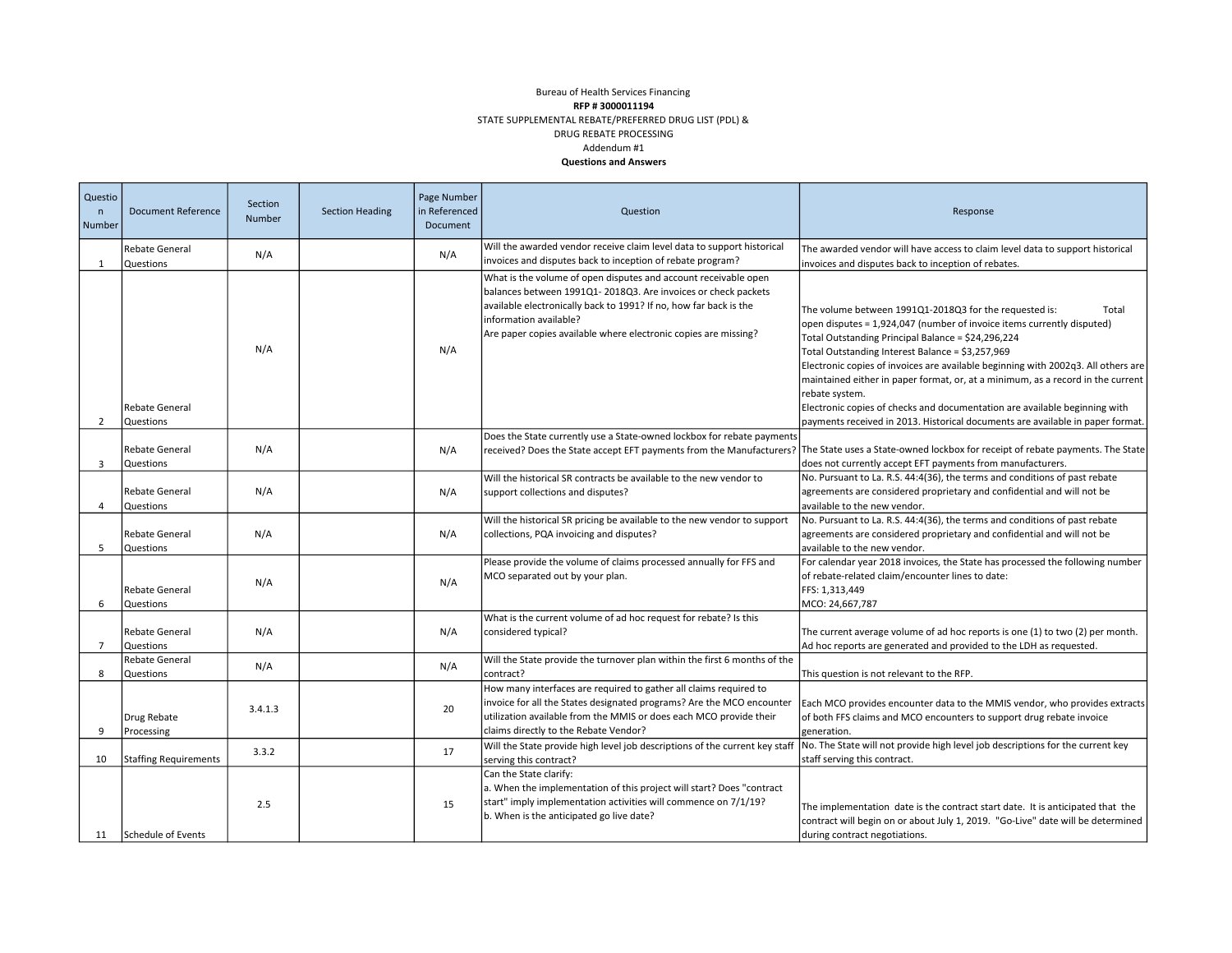|    |                                                | Tables A & B   |                         | 38      | Do years 1 through 3 align with the State's fiscal years? For example:<br>Year 1: 7/1/19 - 6/30/20<br>Year 2: 7/1/20 - 6/30/21       |                                                                                                                                                               |
|----|------------------------------------------------|----------------|-------------------------|---------|--------------------------------------------------------------------------------------------------------------------------------------|---------------------------------------------------------------------------------------------------------------------------------------------------------------|
|    | Attachment VI Cost                             |                |                         |         | Year 3: 7/1/21 - 6/30/22                                                                                                             |                                                                                                                                                               |
| 12 | Templates                                      |                |                         |         |                                                                                                                                      | Yes. Tables 1 through 3 align with the State's fiscal years.                                                                                                  |
|    |                                                |                |                         |         | Does the State intend to award a firm-fixed price contract as a result of                                                            |                                                                                                                                                               |
| 13 | Contract                                       |                |                         |         | this solicitation?                                                                                                                   | Yes.                                                                                                                                                          |
|    |                                                |                |                         |         | Item 1.2.2 and item 3.10.1 seem to have a contradiction regarding                                                                    |                                                                                                                                                               |
|    |                                                |                |                         |         | contract reward.                                                                                                                     |                                                                                                                                                               |
|    |                                                | 1.2.2 / 3.10.1 |                         | 11 & 37 | Does the State intend to award one contract, addressing the<br>Supplemental Rebate services and another contract for the Drug Rebate |                                                                                                                                                               |
|    |                                                |                |                         |         | Processing services or does the State reserve the right to award two                                                                 | The State will only enter into one contract as a result of the RFP. As such, the<br>State may choose to award Supplemental Rebate services only or both       |
| 14 | <b>RFP Document</b>                            |                |                         |         | contracts, potentially to two different contractors?                                                                                 | Supplemental Rebate and Drug Rebate Processing services to one contractor.                                                                                    |
|    |                                                |                |                         |         | Would the State prefer Attachment V and VI for the Cost Proposal to be                                                               | The State does not have a preference for the Cost Proposal format submittal of                                                                                |
| 15 | <b>RFP Document</b>                            | 4.12.2         |                         |         | submitted in MSWord format?                                                                                                          | Attachment V and VI.                                                                                                                                          |
|    |                                                | 4.12.2         |                         | 42      | Is a PDF format acceptable to submit the electronic versions of the                                                                  | Yes. PDF format is acceptable for the electronic versions of the Technical                                                                                    |
| 16 | <b>RFP Document</b>                            |                |                         |         | <b>Technical Proposal?</b>                                                                                                           | Proposal.                                                                                                                                                     |
|    |                                                |                |                         |         | Are there any program changes or pending legislature that may affect                                                                 | The State is proposing to implement a single PDL for FFS and all MCOs on                                                                                      |
|    |                                                |                |                         |         | the scope of this work in the next year?                                                                                             | 5/1/2019, which will increase the number of supplemental rebate invoices                                                                                      |
| 17 | General                                        |                |                         |         |                                                                                                                                      | produced.                                                                                                                                                     |
| 18 |                                                | 3.6.2          |                         | 32      | Would LDH be willing to negotiate on the liquidated damages clause<br>outlined in Section 3.6.2.3                                    | LDH may be open to negotiating the amounts, but not the existence, of the                                                                                     |
|    | <b>Liquidated Damages</b>                      |                |                         |         |                                                                                                                                      | liquidated damages.                                                                                                                                           |
| 19 | Indemnification and<br>Limitation of Liability | 7.4            |                         | 52      | Would LDH be willing to limit liability of Contractor to exclude special,<br>incidental, and consequential damages?                  | LDH may be open to limiting, but not excluding, Contractor's liability for<br>special, incidental, and consequential damages.                                 |
|    |                                                |                |                         |         | Would LDH be willing to limit liability of Contractor to exclude special,                                                            | LDH may be open to limiting, but not excluding, Contractor's liability for                                                                                    |
| 20 | Indemnity                                      | 21             |                         | 60      | incidental, and consequential damages?                                                                                               | special, incidental, and consequential damages.                                                                                                               |
|    |                                                |                |                         |         | Would LDH be willing to limit or strike the ownership clause in the                                                                  |                                                                                                                                                               |
|    |                                                |                |                         |         | following language: "All non-third party software and source code,                                                                   |                                                                                                                                                               |
|    |                                                |                |                         |         | records, reports, documents, or other material related to this contract                                                              |                                                                                                                                                               |
|    |                                                | 12             |                         | 60      | and/or obtained or prepared by Contractor in connection with the                                                                     |                                                                                                                                                               |
|    |                                                |                |                         |         | performance of the services contracted for herein shall become the                                                                   |                                                                                                                                                               |
|    | Ownership of                                   |                |                         |         | property of State, and shall be returned by Contractor to State, at                                                                  | LDH cannot agree to strike this provision, as to do so would violate the<br>prohibition against donation of State property as provided for in La. Const. Art. |
| 21 | Proprietary Data                               |                |                         |         | Contractor's expense, at termination or expiration of this contract."                                                                | 7, Sec. 14(A).                                                                                                                                                |
|    |                                                |                |                         |         | Would LDH be willing to receive notification of a disclosure of PHI                                                                  |                                                                                                                                                               |
|    | <b>Business Associate</b>                      | 8              |                         | 64      | promptly and security incident promptly in lieu of three (3) business                                                                | No. Notification within three (3) days after Contractor's discovery of a                                                                                      |
| 22 | Agreement                                      |                |                         |         | days.                                                                                                                                | disclosure constitutes prompt notification by Contractor.                                                                                                     |
|    | <b>RFP</b>                                     |                | Schedule of Events      |         | We understand that the Contract Start Date is July 1, 2019. What is the                                                              | The implementation date is the contract start date. It is anticipated that the                                                                                |
|    |                                                | 2.5            |                         | 15      | anticipated length of the implementation period, and what is the                                                                     | contract will begin on or about July 1, 2019. Operations will be determined                                                                                   |
| 23 |                                                |                |                         |         | anticipated Operations Start Date?                                                                                                   | during contract negotiations.                                                                                                                                 |
|    | <b>RFP</b>                                     |                | Record-Keeping          |         | What types of information need to be imaged (invoices/ payments, etc)                                                                | Invoices, payment documentation, and other written correspondence should                                                                                      |
| 24 |                                                | 3.2.4.2        | Requirements            | 17      | Is the State up to date with all scanning or will the incumbent need to<br>consider historical documents as well?                    | be imaged. The State has items scanned from 2013 to present. Historical<br>documents are available in paper format.                                           |
|    | <b>RFP</b>                                     |                | Labeler Data            |         | How many years of history is expected to be converted for each listed                                                                | Labeler program participation history is available electronically and can be                                                                                  |
| 25 |                                                | 3.5.9.1.1.2    |                         | 25      | program?                                                                                                                             | transferred to the selected vendor.                                                                                                                           |
|    | <b>RFP</b>                                     |                | Labeler Data            |         | Will all historical data provided to the Contractor for conversion be                                                                | Historical data will be supplied in an electronic format mutually agreed upon by                                                                              |
| 26 |                                                | 3.5.9.1.1.2    |                         | 25      | supplied in an electronic format? If so what file type/format?                                                                       | the Department and the selected vendor.                                                                                                                       |
|    | <b>RFP</b>                                     |                | Labeler Data            |         | Where applicable, will historical data used for conversion be supplied at                                                            |                                                                                                                                                               |
| 27 |                                                | 3.5.9.1.1.2    |                         | 25      | the NDC level?                                                                                                                       | Yes. Historical data used for conversion be supplied at the NDC level.                                                                                        |
|    | RFP                                            |                | Invoice Pre-Processing, |         | How does LDH currently identify a claim as an inpatient claim?                                                                       | LDH utilizes a claim type indicator field to identify inpatient claims, outpatient                                                                            |
|    |                                                | 3.5.9.1.5.2    | Generation, and Quality | 26      |                                                                                                                                      | claims, pharmacy claims, etc. This field will be available to the selected vendor                                                                             |
| 28 |                                                |                | Assurance               |         |                                                                                                                                      | for use in invoice generation.                                                                                                                                |